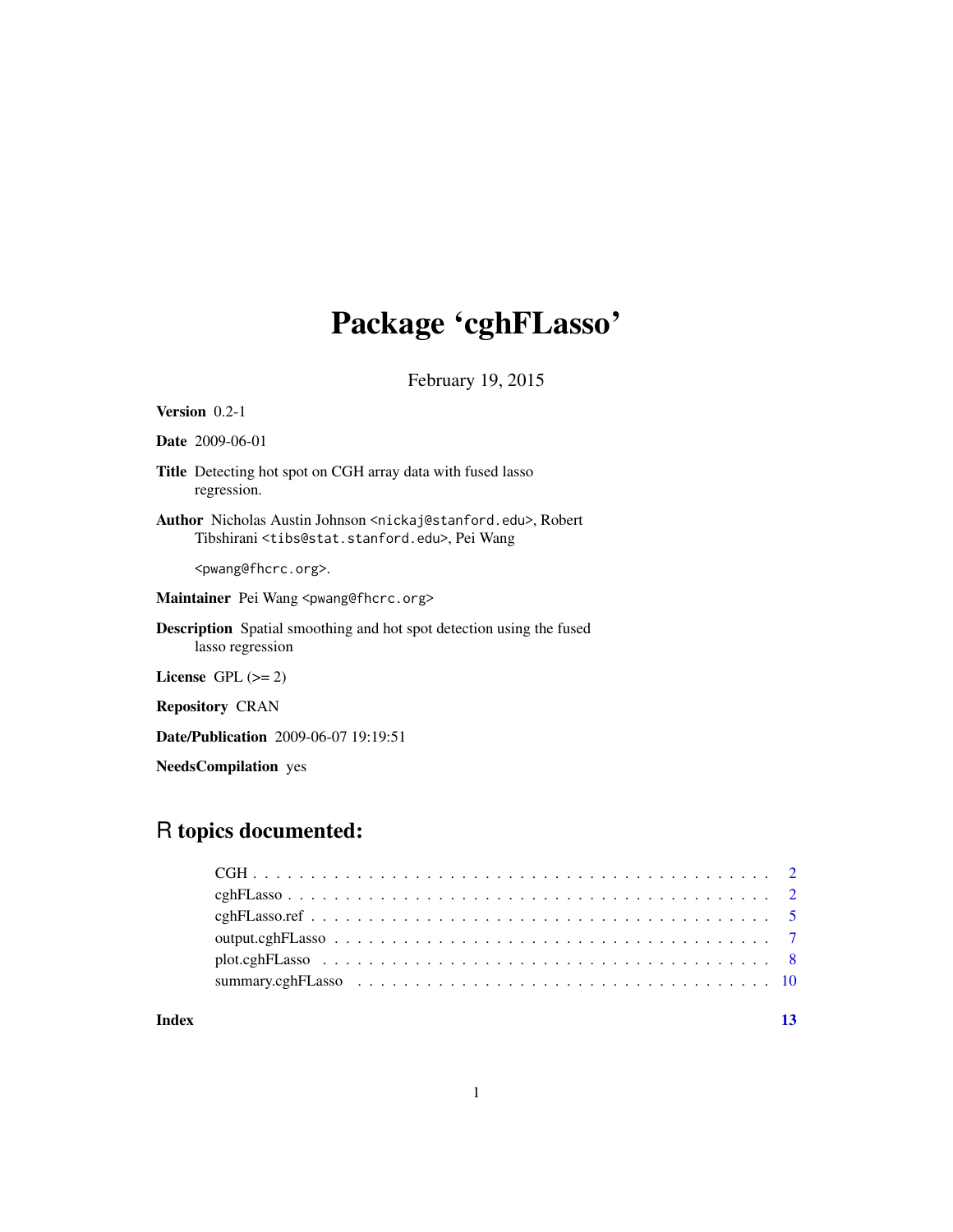#### **Description**

A list of four components (an example CGH array data for package cghFLasso)

#### Usage

data(CGH)

## Format

Both NormalArray and DiseaseArray are muneric matrix of 2270 rows and 3 columns: each row corresponds to one gene/clone, and each column corresponds to one CGH array. The value of each entry is the log fluorescence ratio resulted from the CGH experiment. The order of the genes/clones in the rows is the same as the order of the genes/clones on the genome. chromosome and nucposition provide chromosome number and nucleotide position for each gene/clone. \ GBM.y is a numeric vertor of length 990, providing CGH measurement of one pseudo chromosome.

#### References

P. Wang, Y. Kim, J. Pollack, B. Narasimhan and R. Tibshirani, "A method for calling gains and losses in array CGH data", Biostatistics 2005, 6: 45-58, available at http://www-stat.stanford.edu/~wp57/CGH-Miner/

R. Tibshirani and P. Wang (2007) 'Spatial smoothing and hot spot detection using the Fused Lasso', Biostatistics (In press), available at http://www-stat.stanford.edu/~tibs/research.html.

cghFLasso *A function to call alteration for CGH arrays using the fused lasso regression*

#### Description

A function to call alteration for CGH arrays using the fused lasso regresssion

#### Usage

cghFLasso(CGH.Array, chromosome=NULL, nucleotide.position=NULL, FL.norm=NULL, FDR=NULL, filter=NULL,

<span id="page-1-0"></span>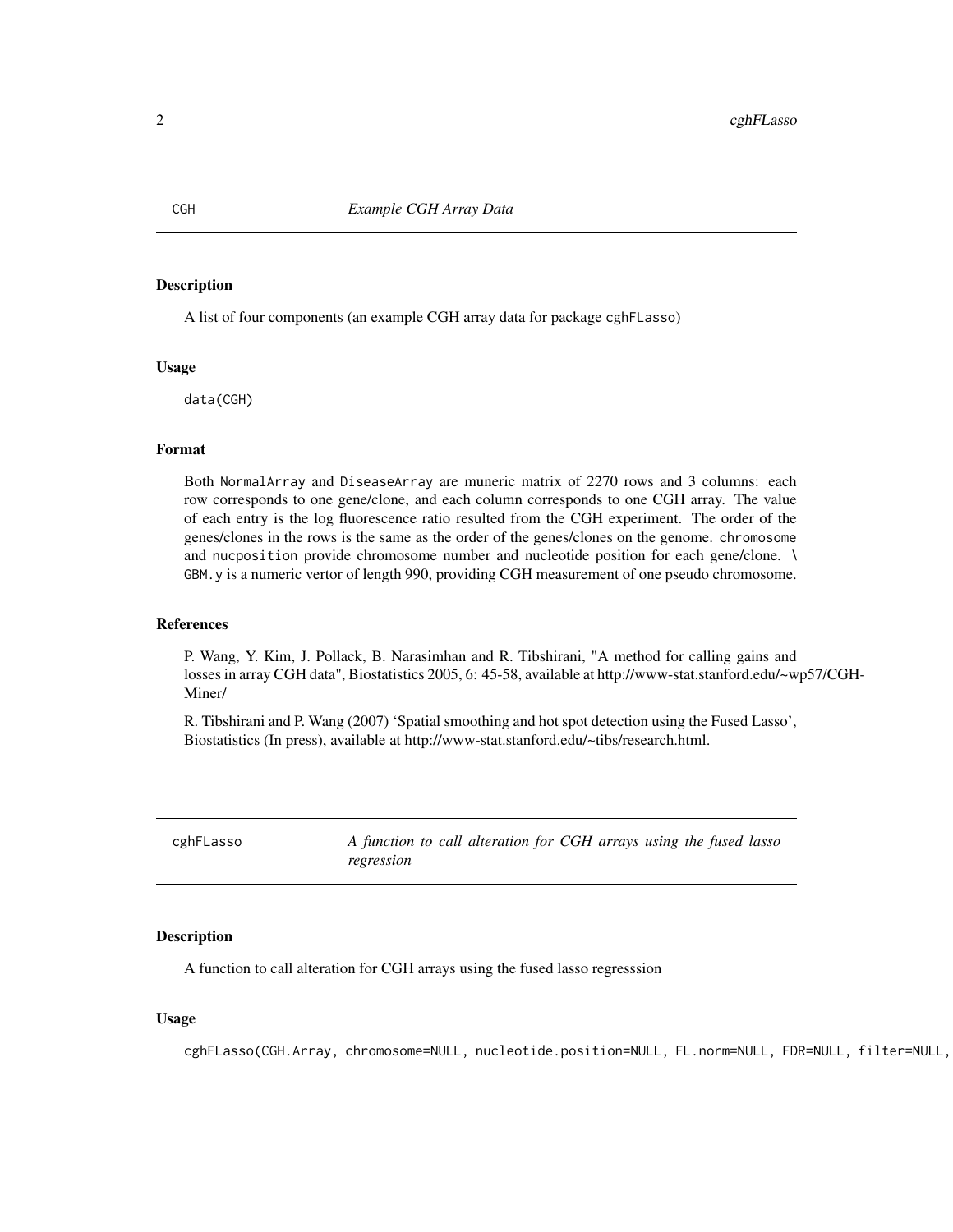## cghFLasso 3

## Arguments

| CGH. Array          | numeric vector or matrix. It's the result of one or mutiiple CGH experiments.<br>Each column is the log2 ratios returned from one array experiment and is ordered<br>according to the gene/clones' position on the genome. Missing value should be<br>coded as NA.                                                 |
|---------------------|--------------------------------------------------------------------------------------------------------------------------------------------------------------------------------------------------------------------------------------------------------------------------------------------------------------------|
| chromosome          | numeric vector. Length should be the same as the row number of CGH. Array.<br>It's the chromosome number of each gene/clone. If no value is specified, the<br>arrays will be treated as one chromosome.                                                                                                            |
| nucleotide.position |                                                                                                                                                                                                                                                                                                                    |
|                     | numeric vector. Length should be the same as the row number of CGH. Array.<br>It's the nucleotide position of each gene/clone. This information is used mainly<br>for plot. If no value is specified, the program will make genes/clones equally<br>spaced on the genome.                                          |
| FL.norm             | numeric vector or matrix. Smoothed result of the reference arrays. Set to NULL<br>(default) if the reference arrays are not available.                                                                                                                                                                             |
| <b>FDR</b>          | numeric value (between 0 and 1). User can use this option to control False<br>Discovery Rate of the results. If not specified, the function will return the raw<br>output of fused lasso regression on the target array.                                                                                           |
| filter              | numeric vector. Length should be the same as the row number of CGH. Array.<br>Each element takes value 1 or 0. Value 1 means that the corresponding gene/clone<br>will be filter away in ahead of the analysis. If no filter is specified, the pro-<br>gram will process all the genes/clones in the input arrays. |
|                     | missing. PlugIn Bollen value. If its value is TRUE, the missing values will be replaced with local<br>averages.                                                                                                                                                                                                    |
| smooth.size         | numeric value, specifying the window size for carrying out the local average.<br>The average is used only to replace the missing values.                                                                                                                                                                           |

## Details

cghFLasso calls copy number alterations for CGH arrays using the fused lasso regression. The dynamic programming algorithm developed by N.A.Johnson is used for the model fitting.

## Value

an object of class cghFLasso with components

| Esti.CopyN | data matrix reporting the estimated DNA copy numbers for seleted genes/clones<br>of all the samples.                                                                                                                                   |
|------------|----------------------------------------------------------------------------------------------------------------------------------------------------------------------------------------------------------------------------------------|
| CGH. Array | data matrix reporting the raw CGH array measurements for selected genes/clones<br>of all the samples.                                                                                                                                  |
|            | chromosome, nucleotide.position<br>numeric vectors reporting the chromosome numbers and the nucleotide posi-<br>tions of selected genes/clones. If filter=NULL, these are the same as the input<br>chromosome and nucleotide.position. |
| <b>FDR</b> | fdr value specified by the user.                                                                                                                                                                                                       |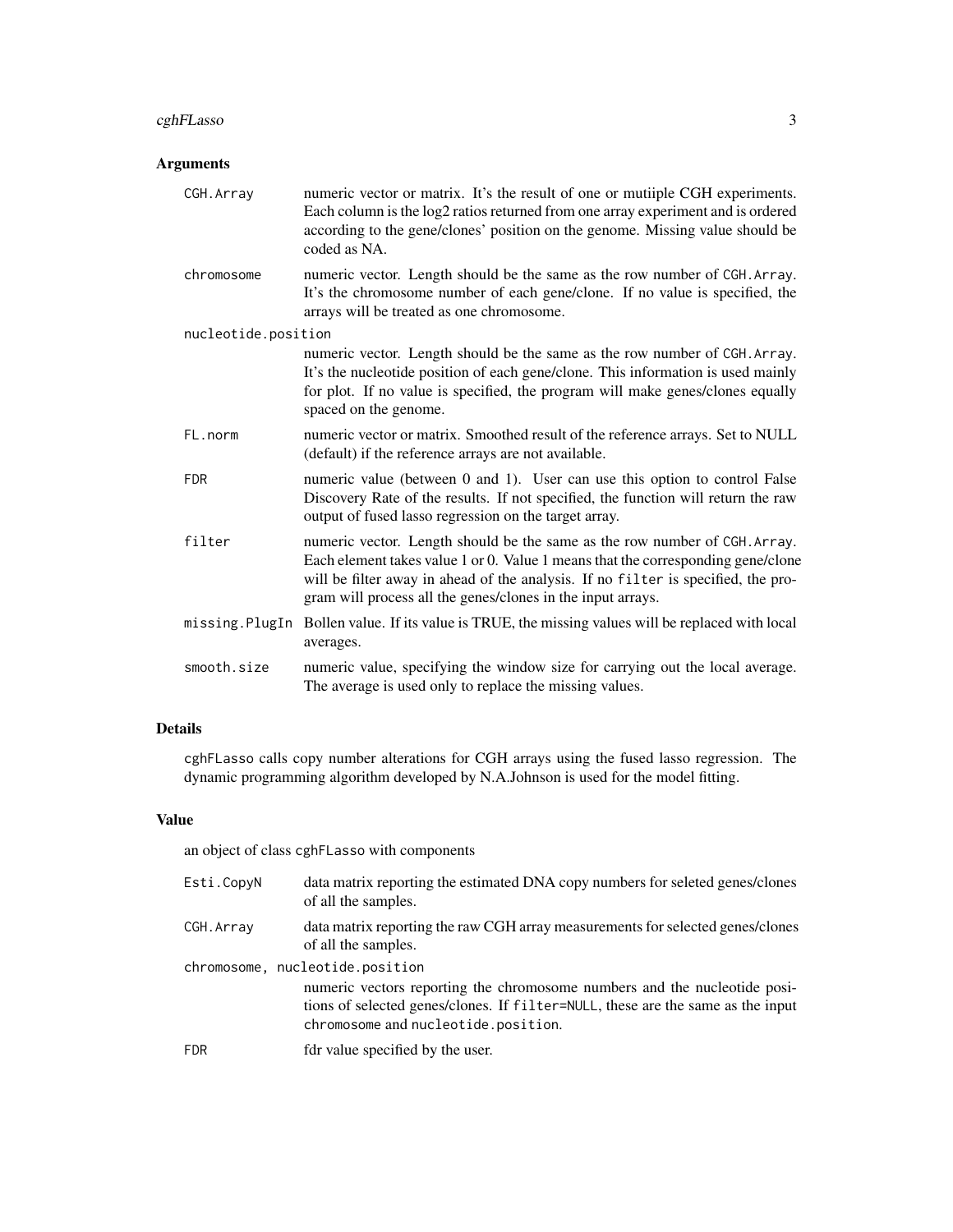#### Author(s)

N. A. Johnson, R. Tibshirani and P. Wang

#### References

R. Tibshirani, M. Saunders, S. Rosset, J. Zhu and K. Knight (2004) 'Sparsity and smoothness via the fused lasso', J. Royal. Statist. Soc. B. (In press), available at http://www-stat.stanford.edu/~tibs/research.html.

P. Wang, Y. Kim, J. Pollack, B. Narasimhan and R. Tibshirani (2005) 'A method for calling gains and losses in array CGH data', Biostatistics 2005, 6: 45-58, available at http://www-stat.stanford.edu/~wp57/CGH-Miner/

R. Tibshirani and P. Wang (2007) 'Spatial smoothing and hot spot detection using the Fused Lasso', Biostatistics (In press), available at http://www-stat.stanford.edu/~tibs/research.html.

J. Friedman, T. Hastie. R. Tibshirani (2007) 'Pathwise coordinate optimization and the fused lasso'.

### Examples

```
library(cghFLasso)
data(CGH)
```

```
#############
```
### Example 1: Process one chromosome vector without using normal references.

```
CGH.FL.obj1<-cghFLasso(CGH$GBM.y)
plot(CGH.FL.obj1, index=1, type="Lines")
```

```
#############
```
### Example 2: Process a group of CGH arrays and use normal reference arrays.

```
Normal.FL<-cghFLasso.ref(CGH$NormalArray, chromosome=CGH$chromosome)
Disease.FL<-cghFLasso(CGH$DiseaseArray, chromosome=CGH$chromosome, nucleotide.position=CGH$nucposition, FL.norm
```

```
### Plot for the first arrays
i < -1plot(Disease.FL, index=i, type="Single")
title(main=paste("Plot for the ", i ,"th BAC array", sep=""))
```

```
### Consensus plot
plot(Disease.FL, index=1:4, type="Consensus")
title(main="Consensus Plot for 4 BAC arrays")
```

```
### Plot all arrays
plot(Disease.FL, index=1:4, type="All")
title(main="Plot for all 4 arrays")
```

```
### Report and output
report<-summary(Disease.FL, index=1:4)
print(report)
output.cghFLasso(report, file="CGH.FL.output.txt")
```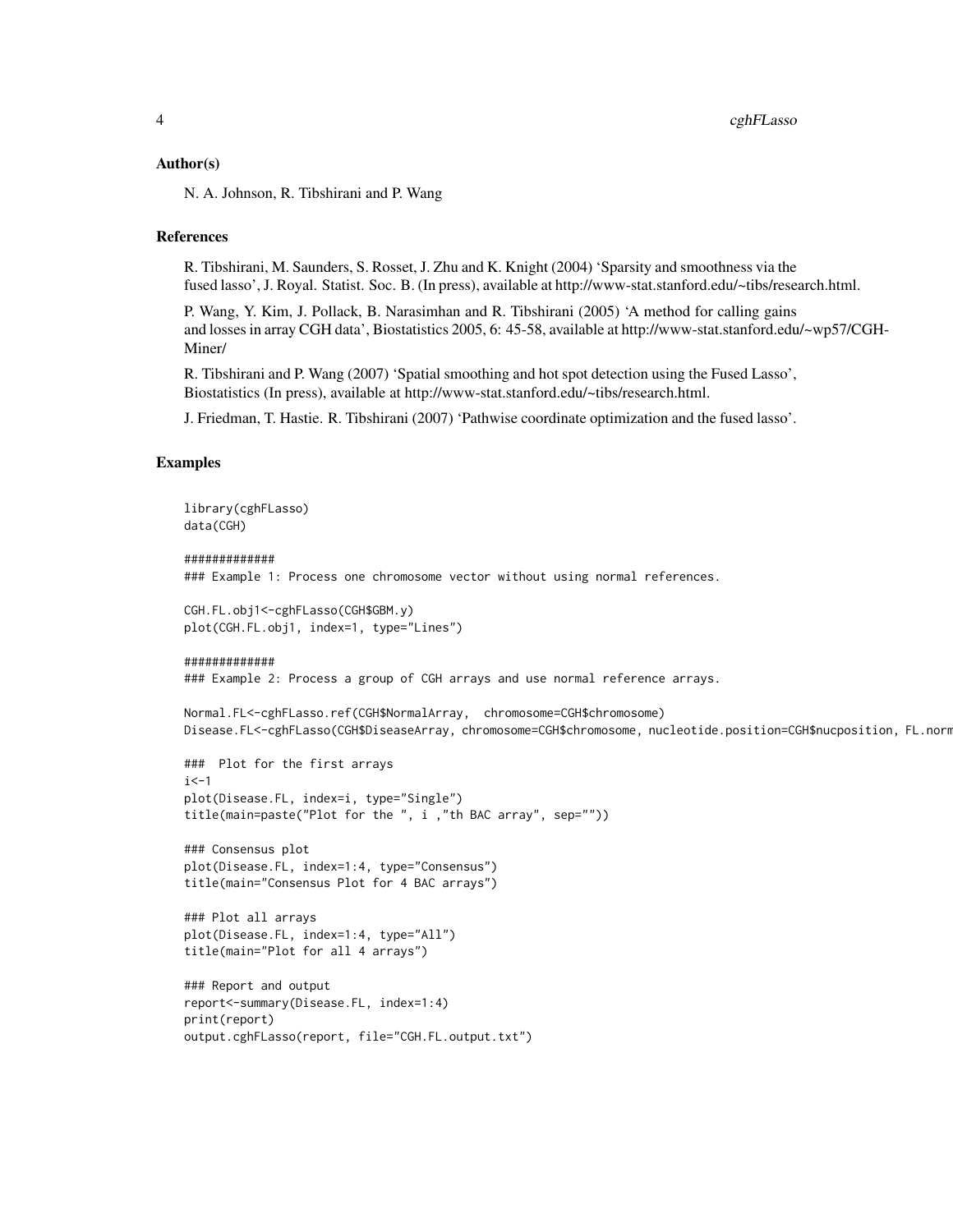<span id="page-4-0"></span>cghFLasso.ref *A function to process reference CGH arrays using the fused lasso regression*

## Description

A function to process reference CGH arrays using the fused lasso regression

## Usage

cghFLasso.ref(CGH.Array, chromosome=NULL, filter=NULL)

## Arguments

| CGH.Array  | numeric vector or matrix. It's the result of one or mutiiple CGH experiments.<br>Each column is the log2 ratios returned from one array experiment and is ordered<br>according to the gene/clones' position on the genome. Missing value should be<br>coded as NA.                                                 |
|------------|--------------------------------------------------------------------------------------------------------------------------------------------------------------------------------------------------------------------------------------------------------------------------------------------------------------------|
| chromosome | numeric vector. Length should be the same as the row number of CGH. Array.<br>It's the chromosome number of each gene/clone. If no value is specified, the<br>arrays will be treated as one chromosome.                                                                                                            |
| filter     | numeric vector. Length should be the same as the row number of CGH. Array.<br>Each element takes value 1 or 0. Value 1 means that the corresponding gene/clone<br>will be filter away in ahead of the analysis. If no filter is specified, the pro-<br>gram will process all the genes/clones in the input arrays. |

## Details

cghFLasso.ref fits fused lasso regression on reference CGH arrays . The dynamic programming algorithm developed by N.A.Johnson is used for the model fitting.

## Value

numeric matrix representing the smoothed result of the reference arrays.

## Author(s)

N. A. Johnson, R. Tibshirani and P. Wang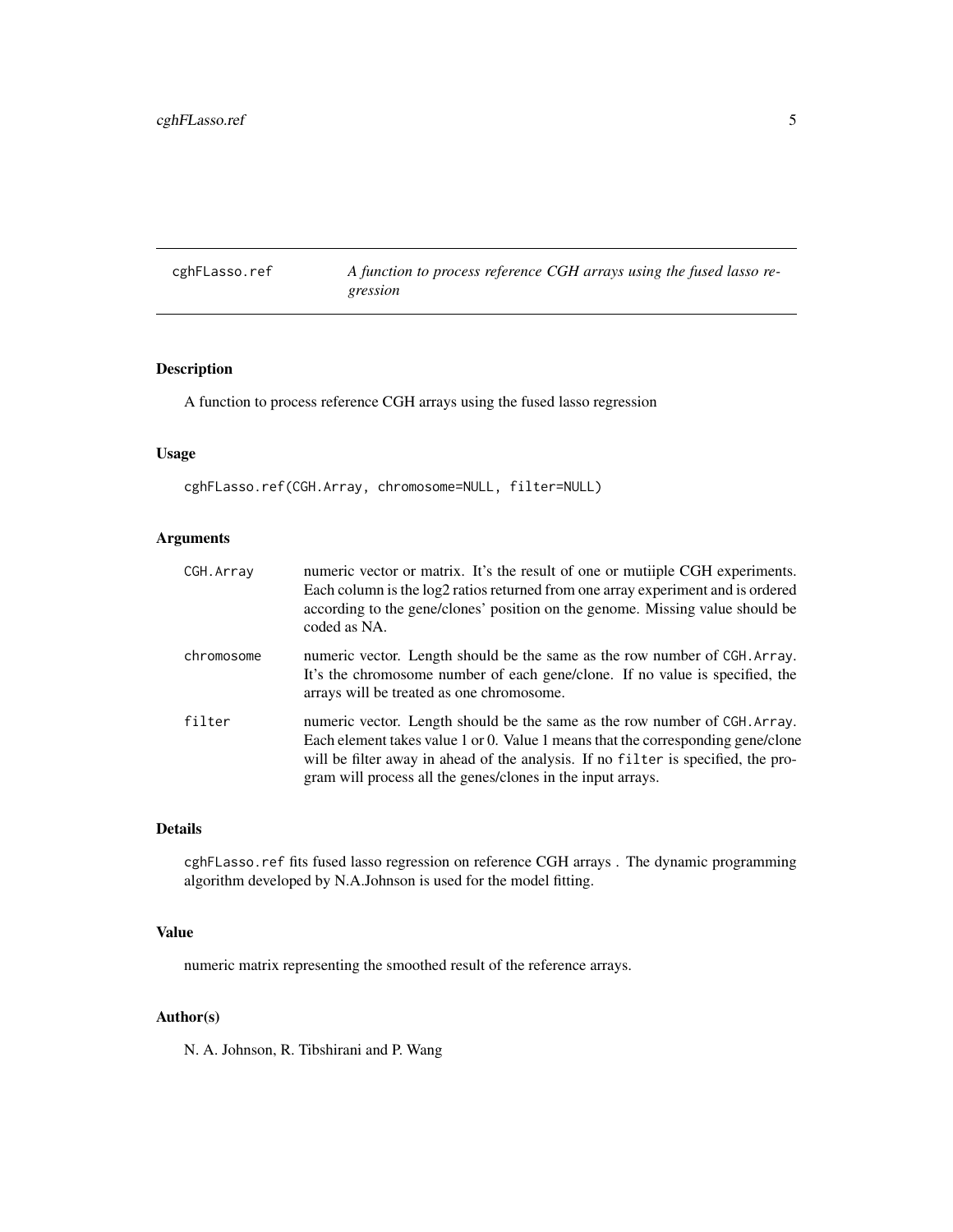## References

R. Tibshirani, M. Saunders, S. Rosset, J. Zhu and K. Knight (2004) 'Sparsity and smoothness via the fused lasso', J. Royal. Statist. Soc. B. (In press), available at http://www-stat.stanford.edu/~tibs/research.html.

P. Wang, Y. Kim, J. Pollack, B. Narasimhan and R. Tibshirani (2005) 'A method for calling gains and losses in array CGH data', Biostatistics 2005, 6: 45-58, available at http://www-stat.stanford.edu/~wp57/CGH-Miner/

R. Tibshirani and P. Wang (2007) 'Spatial smoothing and hot spot detection using the Fused Lasso', Biostatistics (In press), available at http://www-stat.stanford.edu/~tibs/research.html.

J. Friedman, T. Hastie. R. Tibshirani (2007) 'Pathwise coordinate optimization and the fused lasso'.

## Examples

```
library(cghFLasso)
data(CGH)
#############
### Example 1: Process one chromosome vector without using normal references.
CGH.FL.obj1<-cghFLasso(CGH$GBM.y)
plot(CGH.FL.obj1, index=1, type="Lines")
#############
### Example 2: Process a group of CGH arrays and use normal reference arrays.
Normal.FL<-cghFLasso.ref(CGH$NormalArray, chromosome=CGH$chromosome)
Disease.FL<-cghFLasso(CGH$DiseaseArray, chromosome=CGH$chromosome, nucleotide.position=CGH$nucposition, FL.norm
### Plot for the first arrays
i <-1
plot(Disease.FL, index=i, type="Single")
title(main=paste("Plot for the ", i ,"th BAC array", sep=""))
### Consensus plot
plot(Disease.FL, index=1:4, type="Consensus")
title(main="Consensus Plot for 4 BAC arrays")
### Plot all arrays
plot(Disease.FL, index=1:4, type="All")
title(main="Plot for all 4 arrays")
### Report and output
report<-summary(Disease.FL, index=1:4)
print(report)
output.cghFLasso(report, file="CGH.FL.output.txt")
```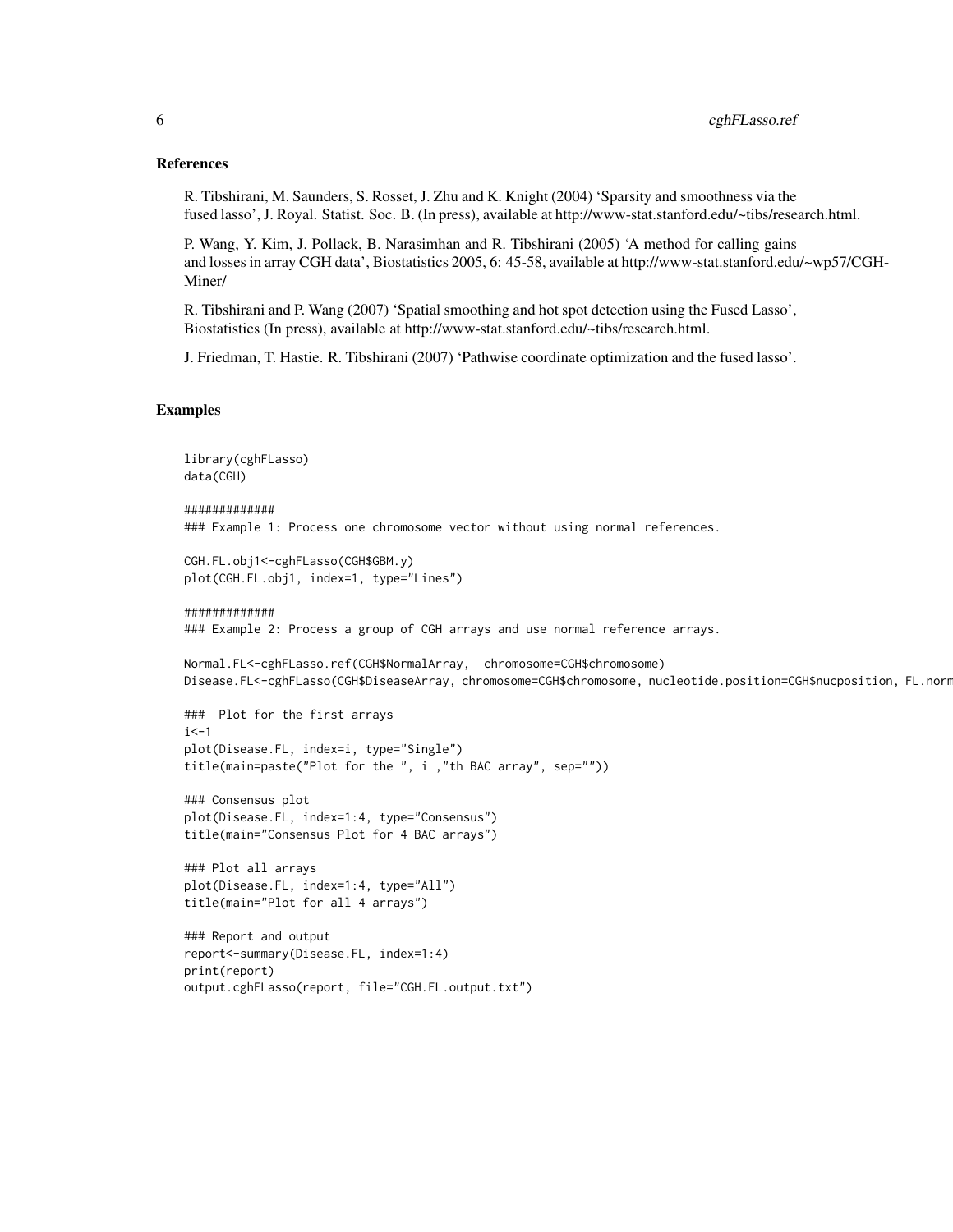## <span id="page-6-0"></span>Description

Output gain/loss calls by cghFLasso.

## Usage

```
output.cghFLasso(summary.obj, file, gene.info=NULL)
```
## Arguments

| summarv.obi | an object of class summary. cghFLasso, usually, a result of a call to summary. cghFLasso. |
|-------------|-------------------------------------------------------------------------------------------|
| file        | a character specifying the file name to output the data.                                  |
| gene.info   | matrix. Additional gene/clone annotation to output.                                       |

## Details

Output gain/loss calls by cghFLasso.

## Value

No return value.

#### Author(s)

N. A. Johnson, R. Tibshirani and P. Wang

## References

R. Tibshirani, M. Saunders, S. Rosset, J. Zhu and K. Knight (2004) 'Sparsity and smoothness via the fused lasso', J. Royal. Statist. Soc. B. (In press), available at http://www-stat.stanford.edu/~tibs/research.html.

P. Wang, Y. Kim, J. Pollack, B. Narasimhan and R. Tibshirani (2005) 'A method for calling gains and losses in array CGH data', Biostatistics 2005, 6: 45-58, available at http://www-stat.stanford.edu/~wp57/CGH-Miner/

R. Tibshirani and P. Wang (2007) 'Spatial smoothing and hot spot detection using the Fused Lasso', Biostatistics (In press), available at http://www-stat.stanford.edu/~tibs/research.html.

J. Friedman, T. Hastie. R. Tibshirani (2007) 'Pathwise coordinate optimization and the fused lasso'.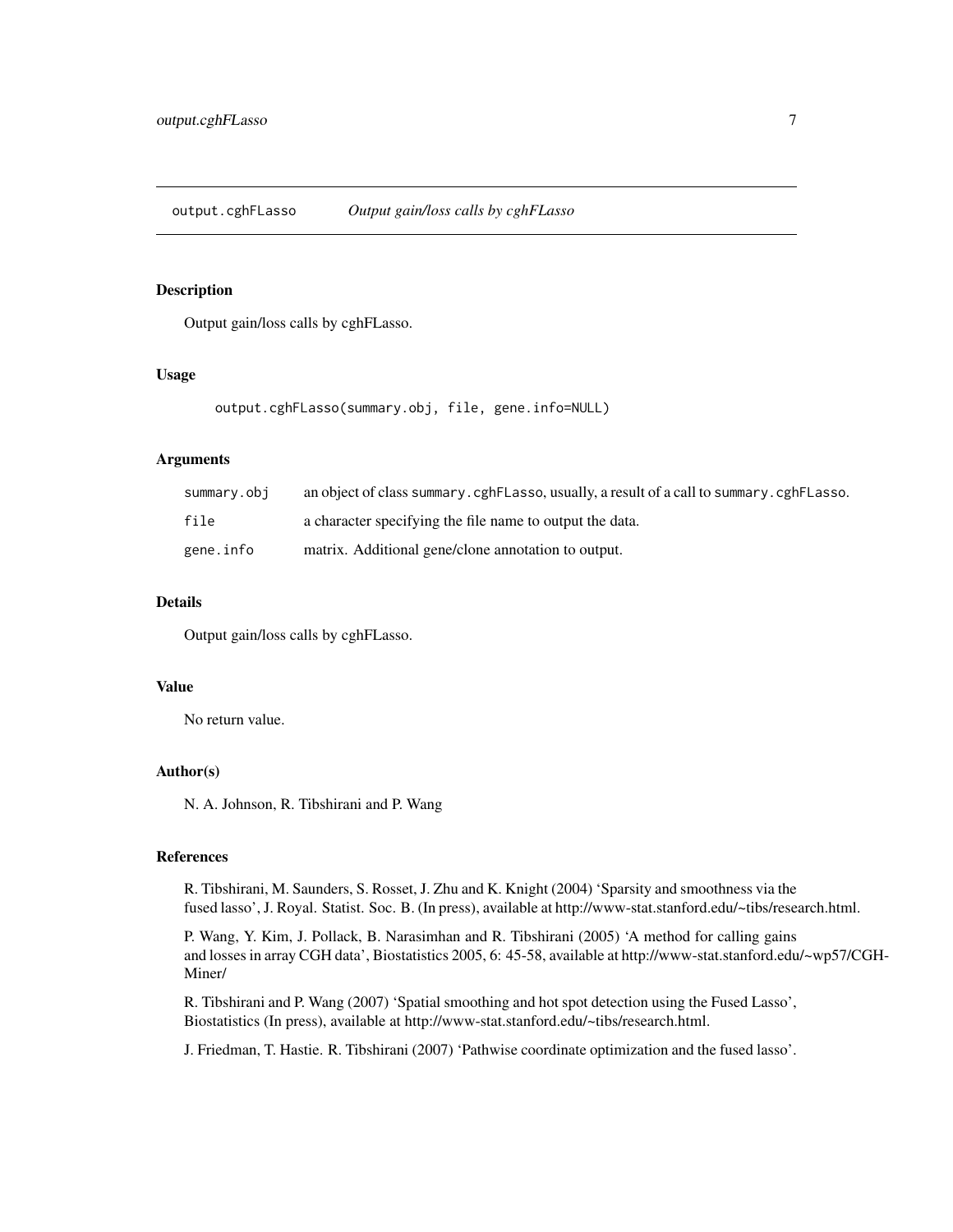## Examples

library(cghFLasso) data(CGH)

############# ### Example 1: Process one chromosome vector without using normal references.

CGH.FL.obj1<-cghFLasso(CGH\$GBM.y) plot(CGH.FL.obj1, index=1, type="Lines")

#### #############

### Example 2: Process a group of CGH arrays and use normal reference arrays.

```
Normal.FL<-cghFLasso.ref(CGH$NormalArray, chromosome=CGH$chromosome)
Disease.FL<-cghFLasso(CGH$DiseaseArray, chromosome=CGH$chromosome, nucleotide.position=CGH$nucposition, FL.norm
```

```
### Plot for the first arrays
i <-1
plot(Disease.FL, index=i, type="Single")
title(main=paste("Plot for the ", i ,"th BAC array", sep=""))
```

```
### Consensus plot
plot(Disease.FL, index=1:4, type="Consensus")
title(main="Consensus Plot for 4 BAC arrays")
```

```
### Plot all arrays
plot(Disease.FL, index=1:4, type="All")
title(main="Plot for all 4 arrays")
```

```
### Report and output
report<-summary(Disease.FL, index=1:4)
print(report)
output.cghFLasso(report, file="CGH.FL.output.txt")
```
plot.cghFLasso *A function to plot gain/loss calls on CGH arrays*

## Description

A function to plot gain/loss calls on CGH arrays

## Usage

```
plot.cghFLasso(x, index, type="All", centro=NULL, ...)
```
<span id="page-7-0"></span>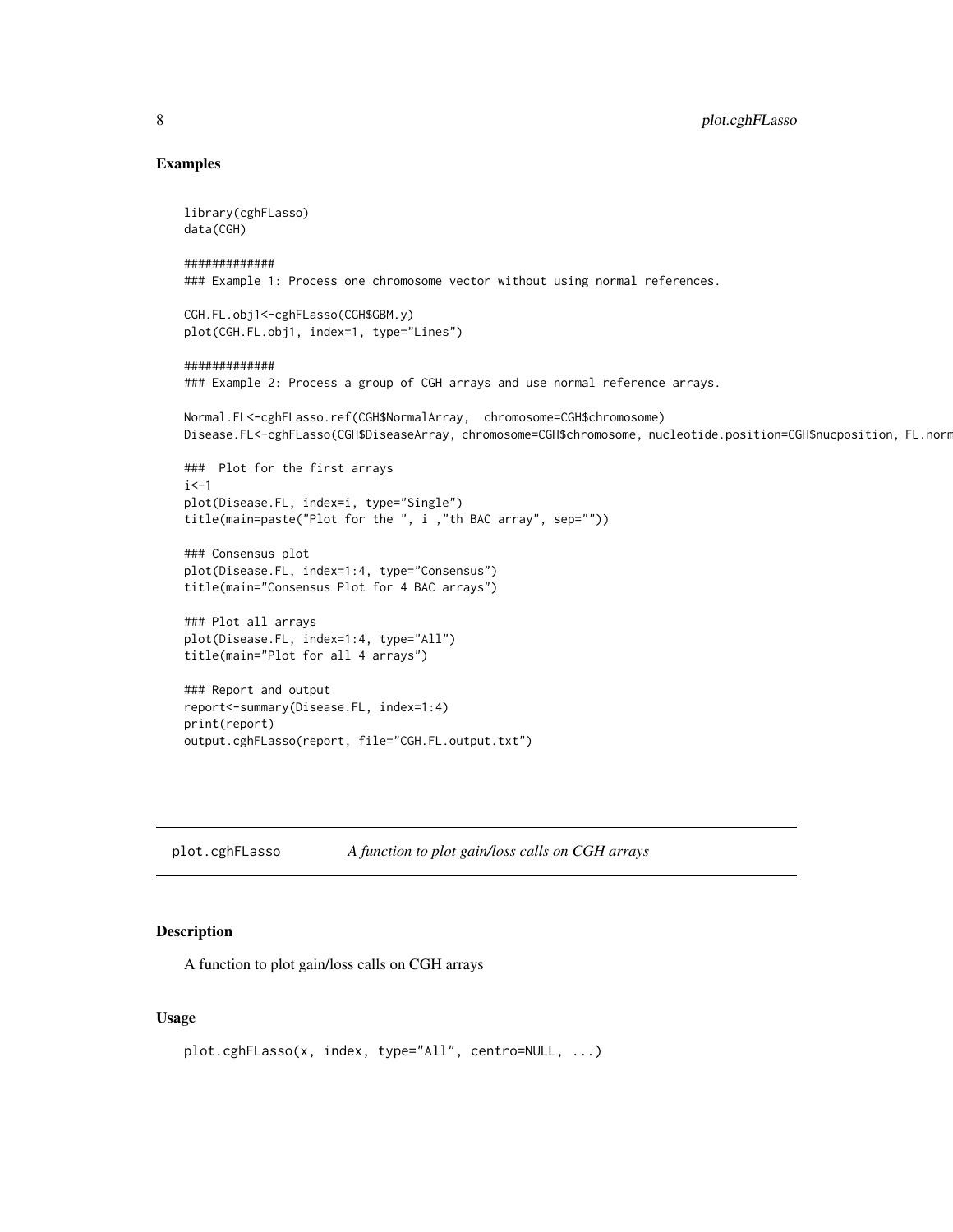## plot.cghFLasso 9

#### Arguments

| $\mathsf{x}$ | an object of class cghFLasso (returned by function cghFLasso).                                                                             |
|--------------|--------------------------------------------------------------------------------------------------------------------------------------------|
| index        | numeric vector specifying which arrays to plot.                                                                                            |
| type         | a character specifying the plot type. It should be one of "Lines", "Single", "Con-<br>sensus", or "All". See details for more information. |
| centro       | numeric vector specifying the centromere positions. If missing, the default cen-<br>tromere value of human genome will be used.            |
| $\cdots$     | further arguments passed to or from other methods.                                                                                         |

#### Details

plot.cghFLasso provides several summary plots for cghFLasso result object. If type="Lines", it plots the raw CGH measurements and the gain/loss results for the one selected array along the genome (no seperation of chromosomes). If type="Single", it plots the raw CGH measurements and the gain/loss results for the one selected array along the genome (different chromosomes are ploted in different lines). If type="Consensus", it plots the percentages of the gain/loss calls across a group of samples along the genome. If type="All", it plots the results of all selected arrays in one figure.

## Value

It returns the type of the plot.

#### Author(s)

N. A. Johnson, R. Tibshirani and P. Wang

## References

R. Tibshirani, M. Saunders, S. Rosset, J. Zhu and K. Knight (2004) 'Sparsity and smoothness via the fused lasso', J. Royal. Statist. Soc. B. (In press), available at http://www-stat.stanford.edu/~tibs/research.html.

P. Wang, Y. Kim, J. Pollack, B. Narasimhan and R. Tibshirani (2005) 'A method for calling gains and losses in array CGH data', Biostatistics 2005, 6: 45-58, available at http://www-stat.stanford.edu/~wp57/CGH-Miner/

R. Tibshirani and P. Wang (2007) 'Spatial smoothing and hot spot detection using the Fused Lasso', Biostatistics (In press), available at http://www-stat.stanford.edu/~tibs/research.html.

J. Friedman, T. Hastie. R. Tibshirani (2007) 'Pathwise coordinate optimization and the fused lasso'.

## Examples

```
library(cghFLasso)
data(CGH)
```
############# ### Example 1: Process one chromosome vector without using normal references.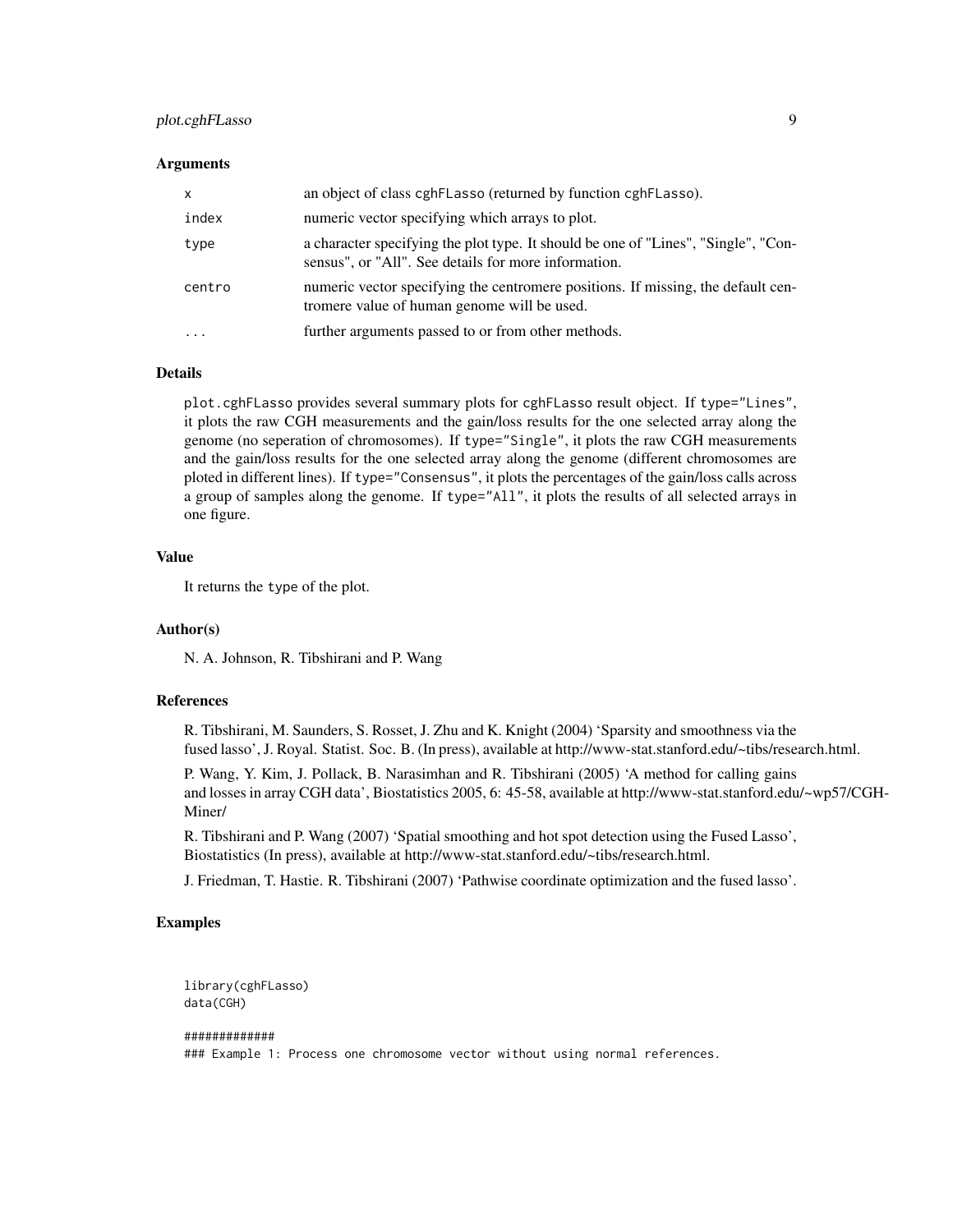```
CGH.FL.obj1<-cghFLasso(CGH$GBM.y)
plot(CGH.FL.obj1, index=1, type="Lines")
#############
### Example 2: Process a group of CGH arrays and use normal reference arrays.
Normal.FL<-cghFLasso.ref(CGH$NormalArray, chromosome=CGH$chromosome)
Disease.FL<-cghFLasso(CGH$DiseaseArray, chromosome=CGH$chromosome, nucleotide.position=CGH$nucposition, FL.norm
### Plot for the first arrays
i <-1
plot(Disease.FL, index=i, type="Single")
title(main=paste("Plot for the ", i ,"th BAC array", sep=""))
### Consensus plot
plot(Disease.FL, index=1:4, type="Consensus")
title(main="Consensus Plot for 4 BAC arrays")
### Plot all arrays
plot(Disease.FL, index=1:4, type="All")
title(main="Plot for all 4 arrays")
### Report and output
report<-summary(Disease.FL, index=1:4)
print(report)
output.cghFLasso(report, file="CGH.FL.output.txt")
```
summary.cghFLasso *Summarizing gain/loss calls by cghFLasso*

## Description

'summary' method for class cghFLasso.

#### Usage

```
summary.cghFLasso(object, index,...)
print.summary.cghFLasso(x,...)
```
#### Arguments

| object   | an object of class cghFLasso (returned by function cghFLasso).                          |
|----------|-----------------------------------------------------------------------------------------|
| index    | numeric vector specifying which arrays to plot.                                         |
| x        | an object of class summary.cghFLasso, usually, a result of a call to summary.cghFLasso. |
| $\cdots$ | further arguments passed to or from other methods.                                      |

<span id="page-9-0"></span>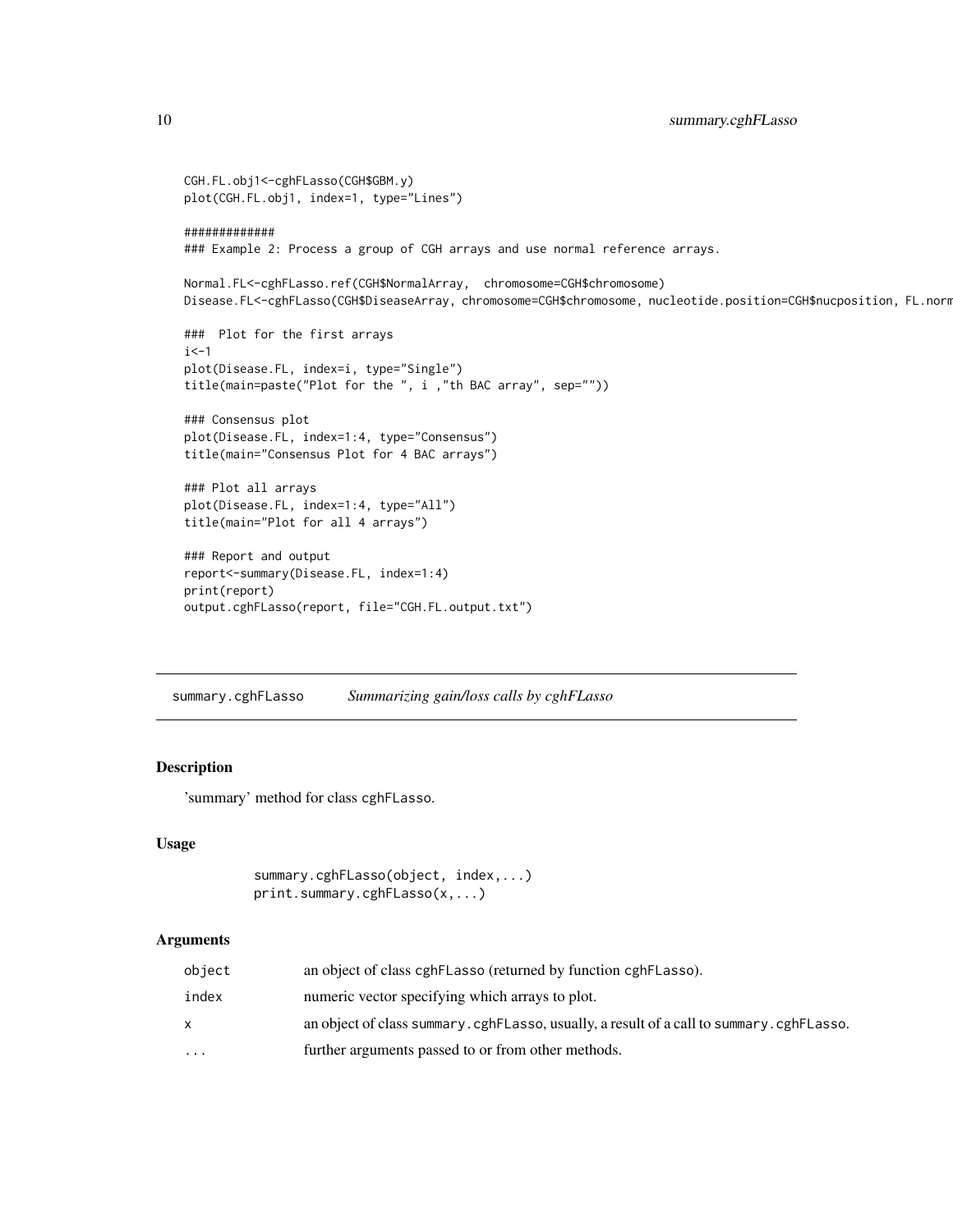#### Details

summary.cghFLasso summarize the gain/loss calls for a group of CGH arrays. It reports the consensus counts of alterations as well as the corresponding FDRs for each gene/clones. It also returns the sample percentage of amplificaiton and deletion at each gene/cloens.

print.summary.cghFLasso outputs a matrix summarizing the gain/loss calls across all the samples for each chromosome. It returns the maximum sample percentage of amplificaiton and deletion on each chromosome respectively. It also reports the genome percentage of alteration for each chromosome (proportion of genes having consensus FDR smaller than 0.05 on the chromosome).

## Value

ans<-list(ConsensusCount=ConsensusCount, CC.FDR=CC.FDR, Amp.ConCount=Amp.CC, Del.ConCount=Del.CC, chrom.summary=chrom.summary, sample.summary=sample.summary, Esti.copy=Esti.copy, chromosome=chromosome, nucposi=nucposi)

|                | ConsensusCount numeric vector with the same length as each CGH array. It reports the number<br>of samples showing copy number alteration at each gene/clones                                                                                                                                          |
|----------------|-------------------------------------------------------------------------------------------------------------------------------------------------------------------------------------------------------------------------------------------------------------------------------------------------------|
| CC.FDR         | numeric vector of the same length of ConsensusCount. It is the estiamted prob-<br>ability of observing the same or higher consensus count by random chance.                                                                                                                                           |
| Amp.ConCount   | numeric vector of the same length of ConsensusCount. It reports the number of<br>samples showing amplificaiton at each gene/clones.                                                                                                                                                                   |
| Del.ConCount   | numeric vector of the same length of ConsensusCount. It reports the number of<br>samples showing deletion at each gene/clones.                                                                                                                                                                        |
| chrom.summary  | matrix with four columns. The first column is the chromosome number. The sec-<br>ond and third columns are the maximum sample percentages of amplificaitons<br>and deletions on each chromosome respectively. The forth column represents<br>the genome percentage of alterations on each chromosome. |
| sample.summary | numeric vector with the same lenght of sample numbers. It reports the overall<br>alteration percentage of each sample.                                                                                                                                                                                |
| Esti.copy      | numeric matrix showing estiamted copy numbers of all genes/clones of all sam-<br>ples.                                                                                                                                                                                                                |
| chromosome     | numeric vector with the same length as each CGH array. It's the chromosome<br>number of each gene/clone.                                                                                                                                                                                              |
| nucposi        | numeric vector with the same length as each CGH array. It's the nucletide posi-<br>tion of each gene/clone.                                                                                                                                                                                           |
|                |                                                                                                                                                                                                                                                                                                       |

## Author(s)

N. A. Johnson, R. Tibshirani and P. Wang

#### References

R. Tibshirani, M. Saunders, S. Rosset, J. Zhu and K. Knight (2004) 'Sparsity and smoothness via the fused lasso', J. Royal. Statist. Soc. B. (In press), available at http://www-stat.stanford.edu/~tibs/research.html.

P. Wang, Y. Kim, J. Pollack, B. Narasimhan and R. Tibshirani (2005) 'A method for calling gains and losses in array CGH data', Biostatistics 2005, 6: 45-58, available at http://www-stat.stanford.edu/~wp57/CGH-Miner/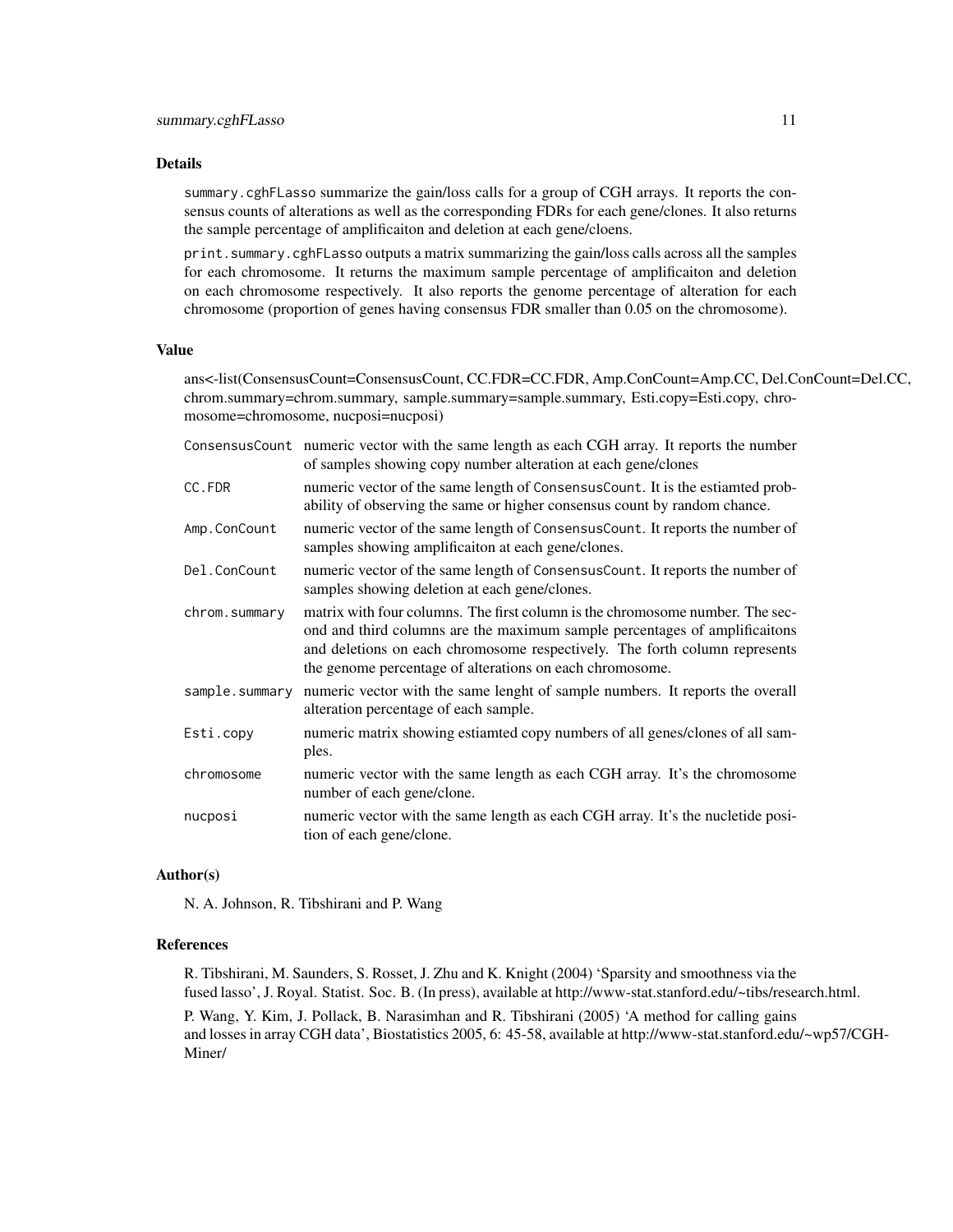R. Tibshirani and P. Wang (2007) 'Spatial smoothing and hot spot detection using the Fused Lasso', Biostatistics (In press), available at http://www-stat.stanford.edu/~tibs/research.html.

J. Friedman, T. Hastie. R. Tibshirani (2007) 'Pathwise coordinate optimization and the fused lasso'.

## Examples

```
library(cghFLasso)
data(CGH)
#############
### Example 1: Process one chromosome vector without using normal references.
CGH.FL.obj1<-cghFLasso(CGH$GBM.y)
plot(CGH.FL.obj1, index=1, type="Lines")
#############
### Example 2: Process a group of CGH arrays and use normal reference arrays.
Normal.FL<-cghFLasso.ref(CGH$NormalArray, chromosome=CGH$chromosome)
Disease.FL<-cghFLasso(CGH$DiseaseArray, chromosome=CGH$chromosome, nucleotide.position=CGH$nucposition, FL.norm
### Plot for the first arrays
i < -1plot(Disease.FL, index=i, type="Single")
title(main=paste("Plot for the ", i ,"th BAC array", sep=""))
### Consensus plot
plot(Disease.FL, index=1:4, type="Consensus")
title(main="Consensus Plot for 4 BAC arrays")
### Plot all arrays
plot(Disease.FL, index=1:4, type="All")
title(main="Plot for all 4 arrays")
### Report and output
report<-summary(Disease.FL, index=1:4)
print(report)
output.cghFLasso(report, file="CGH.FL.output.txt")
```